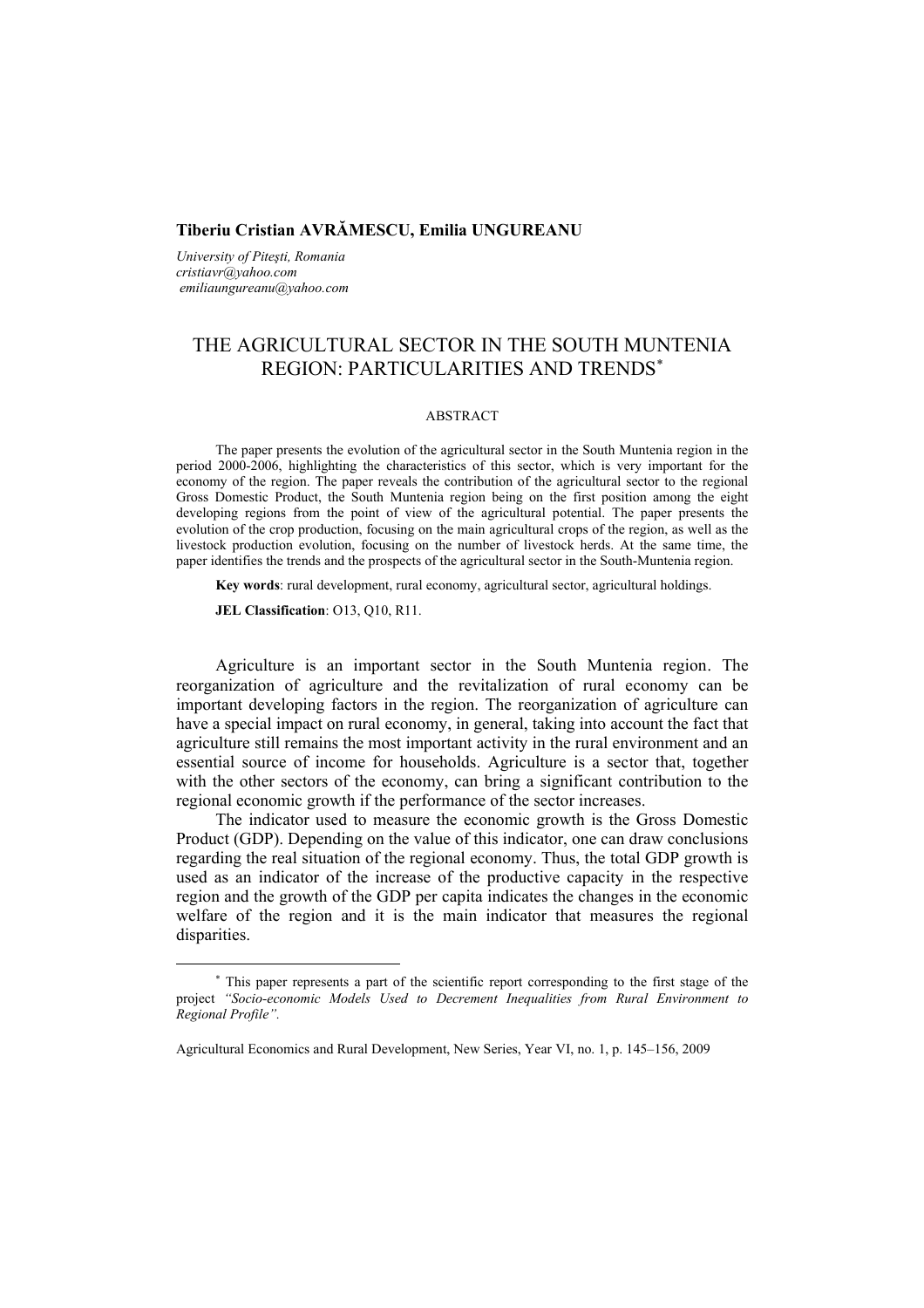The economy of the South-Muntenia region has had a positive evolution in recent years. The analysis of total GDP evolution in the South-Muntenia region in the period 2000–2006 shows an 85% increase in point of comparable prices. There is a positive evolution from year to year for the entire investigated period. The GDP per capita also increased by 85%, in comparable prices, in the investigated period (Table 1).

Of all the economic sectors, the highest growth, i.e., 172. 7%, in the period 2000-2006, was experienced in the fishing - fish breeding sector. However, this sector holds a non-significant share in the overall regional economy. The following positions are held by: estate transactions (235.9%), constructions (146.2%), public health (99.1%), industry (90%), public administration and defense (82.9%), the activity of hotels and restaurants (81.4%). On the other hand, the sectors with the smallest increases are: agriculture (29,8%), a sector whose activity, in the period 2003–2006, even diminished by about 6%, as well as the financial intermediaries  $(45,6\%)$ .

| Table 1                                                                             |
|-------------------------------------------------------------------------------------|
| The Gross Domestic Product by categories of resources in the South Muntenia region, |
| in the period $2000-2006$                                                           |

|                                                                                  |         |         |         | - million lei comparable prices- |
|----------------------------------------------------------------------------------|---------|---------|---------|----------------------------------|
|                                                                                  | 2000    | 2003    | 2006    | Dynamics<br>2006/2000 (%)        |
| Agriculture, hunting and forestry                                                | 3359.9  | 4637.4  | 4361.0  | 29.8                             |
| Fishing and fish breeding                                                        | 0.99    | 2.34    | 2.7     | 172.7                            |
| Industry                                                                         | 7586.4  | 9059.0  | 14417.7 | 90.0                             |
| Constructions                                                                    | 1106.9  | 1699.2  | 2724.9  | 146.2                            |
| Commerce                                                                         | 2264.4  | 2530.6  | 3563.0  | 57.3                             |
| Hotels and restaurants                                                           | 376.2   | 362.7   | 682.5   | 81.4                             |
| Transport, storage and communications                                            | 2205.6  | 2440.8  | 3434.2  | 55.7                             |
| Financial intermediaries                                                         | 253.5   | 352.6   | 369.1   | 45.6                             |
| Estate transactions, rentals and delivering<br>services, especially to companies | 2310.3  | 3507.9  | 5449.4  | 235.9                            |
| Public administration and defense                                                | 1053.3  | 2030.4  | 1926.8  | 82.9                             |
| Education                                                                        | 674.9   | 921.0   | 1212.2  | 79.6                             |
| Public health and social welfare                                                 | 468.5   | 779.2   | 932.9   | 99.1                             |
| Regional gross value added                                                       | 21402.1 | 28323.1 | 39076.4 | 82.6                             |
| Regional GDP                                                                     | 24208.8 | 31839.3 | 44301.4 | 83.0                             |
| Regional GDP per capita (lei)                                                    | 7209.7  | 9480.5  | 13374.6 | 85.5                             |

Source: based on data from Romania's Statistical Yearbook, NIS.

The economic structure of the South Muntenia region by sectors reveals a negative development as compared to the national level, even if the sector of industry holds a significant share (36.9% in 2006, up compared to the previous years). The share of the services delivered (44.9% in 2006) is under the national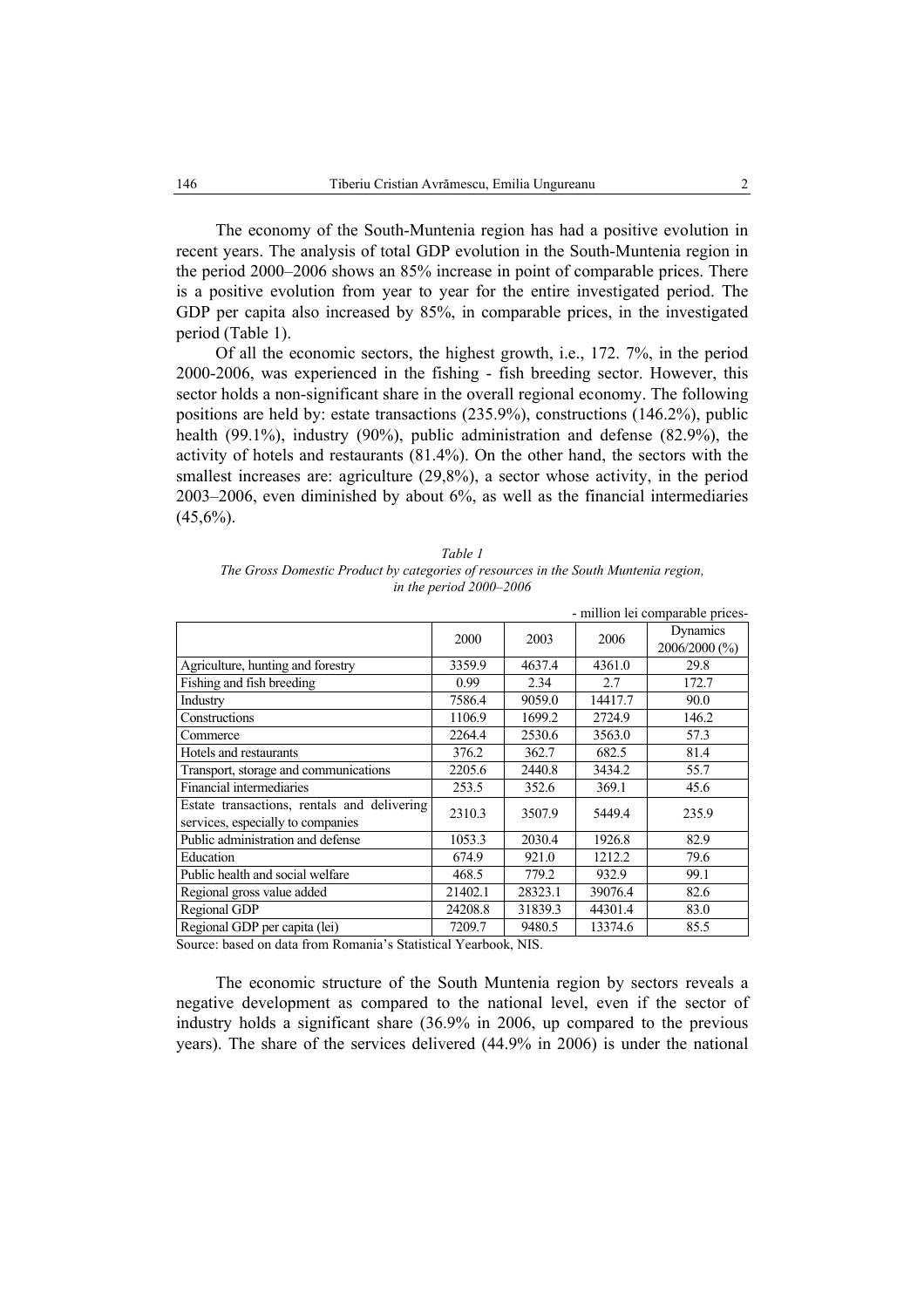average. This fact reveals a low economic structure as compared to the national and European level. The share of agriculture in GDP has diminished as compared to previous years, from 15.7% in 2000 to 11.2% in 2006 (Table 2).

| Table 2                                                                                  |
|------------------------------------------------------------------------------------------|
| The economic structure of the South Muntenia region, by sectors, in the period 2000–2006 |

 $-$  % -

| 2006 | 2003                                 | 2000 |                                                                   |
|------|--------------------------------------|------|-------------------------------------------------------------------|
| 100  | 100                                  | 100  | Total                                                             |
|      | 16.4                                 | 15.7 | Agriculture                                                       |
| 36.9 | 32.0                                 | 35.4 | Industry                                                          |
|      | 6.0                                  | 5.2  | Constructions                                                     |
| 44.9 | 45.6                                 | 43.7 | Services                                                          |
|      | $\overline{\phantom{a}}$<br>$1 - 27$ | .    | $\sim$<br>$\mathbf{I}$<br>$\mathbf{I}$<br>$\sim$ $\sim$<br>$\sim$ |

Source: based on data from Romania's Statistical Yearbook, NIS.

In order to encourage the regional GDP increase, special measures are to be taken. They refer to encouraging the sector of services, as the most competitive economic sector, on one hand, and to encouraging labour productivity in the rural area (through the diversification of the economic activities and reorienting the population working in the agricultural sector).

Agriculture is an important sector in the South Muntenia region. The agricultural land area in the region is 2,447,192 hectares, that is about 71% of the total area of the region (Table 3). The result of this is the agricultural character and the high agricultural potential in the region, on the one hand, and the first position it holds among the total eight development regions, on the other hand.

|                                             |         |               |                                                            |               |         | - ha-         |
|---------------------------------------------|---------|---------------|------------------------------------------------------------|---------------|---------|---------------|
|                                             | 2000    |               | 2003                                                       |               | 2006    |               |
|                                             | Total   | $\%$          | Total                                                      | $\%$          | Total   | $\frac{0}{0}$ |
| Total area                                  | 3445299 | 100           | 3445299                                                    | 100           | 3445299 | 100           |
| Agricultural area                           | 2448973 | 71.1          | 2442988                                                    | 70.9          | 2447192 | 71.0          |
| Forests and other land areas under forestry | 664359  | 19.3          | 677746                                                     | 19.7          | 677323  | 19.7          |
| vegetation                                  |         |               |                                                            |               |         |               |
| Rivers and ponds                            | 118230  | 3.4           | 104411                                                     | 3.0           | 101918  | 3.0           |
| $\sim$ $\cdot$ 1                            | 0.10000 | $\sim$ $\sim$ | $\mathbf{a} \mathbf{a} \mathbf{a} + \mathbf{b} \mathbf{a}$ | $\sim$ $\sim$ | 210055  | $\sim$ $\sim$ |

*Table 3 Land use in South Muntenia region, in the period 2000–2006* 

Other areas<sup>2</sup> 213737 6.2 220154 6.4 218866 6.3 1 It contains the private property of the state, of the territorial administrative units, of the legal entities and natural persons.

2 Contains unproductive land, constructions, roads and railroads.

Source: Romania's Statistical Yearbook, NIS.

At present, over 95% of the agricultural area of the region is owned by the private sector.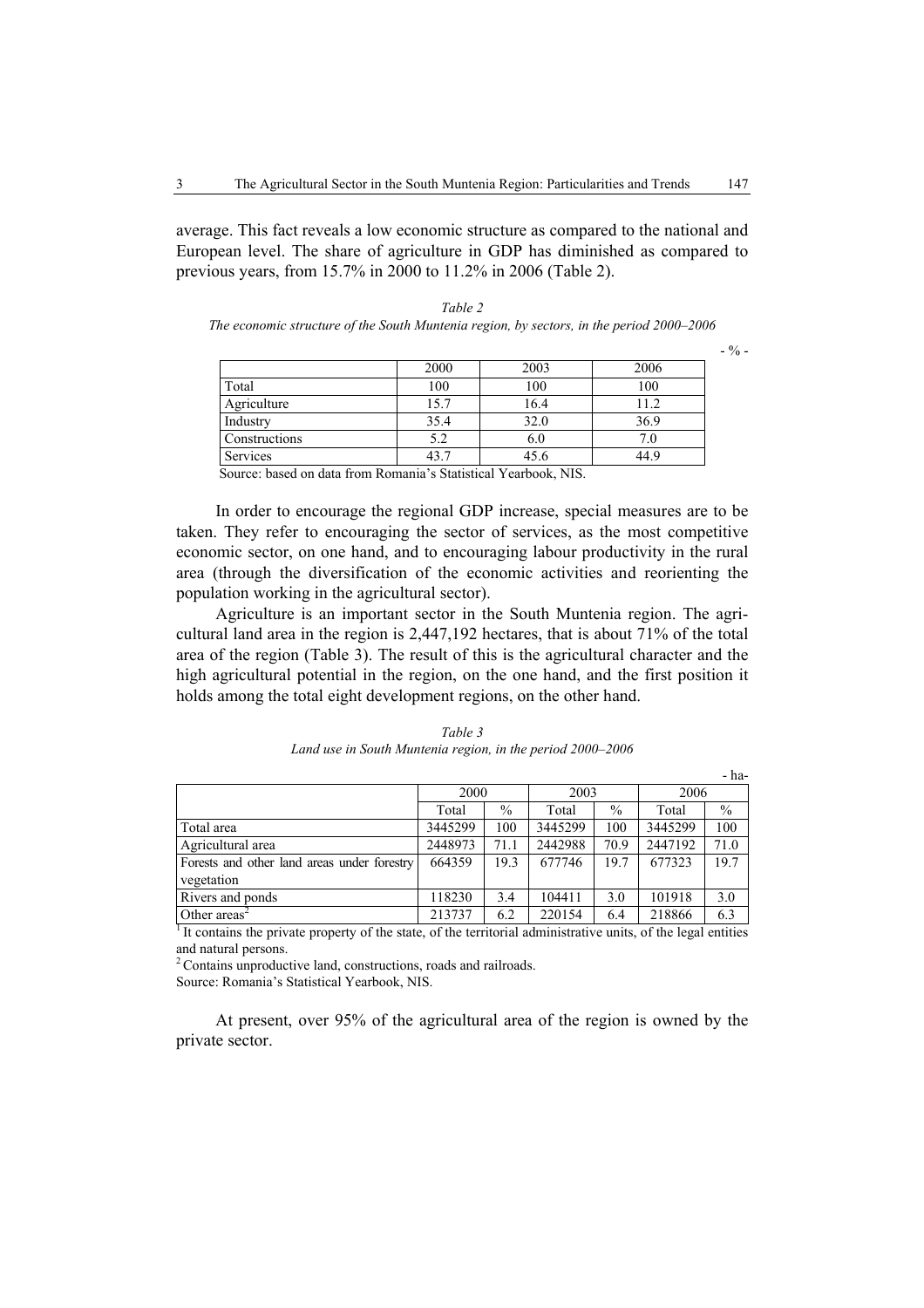The structure of the agricultural land area, consisting of 80.7% arable land, 11.8% pastures, 4.2%hay fields, 1.4% vineyards and vine nurseries and 1.9% orchards and fruit-tree nurseries, as well as the favourable natural conditions have contributed to the development of all branches of agriculture in the region (Table 4).

In the investigated period, the cultivated land area in the South Muntenia region decreased (Table 5). This situation is mainly due to the large operation costs of the agricultural areas that made some agricultural landowners unable to cultivate the areas into their ownership.

|                                   |         |      |         |               |         | - ha -        |
|-----------------------------------|---------|------|---------|---------------|---------|---------------|
|                                   | 2000    |      | 2003    |               | 2006    |               |
|                                   | Total   | $\%$ | Total   | $\frac{0}{0}$ | Total   | $\frac{0}{0}$ |
| Agricultural area                 | 2448973 | 100  | 2442988 | 100           | 2447192 | 100           |
| Out of which: private             | 2353945 | 96.1 | 2350067 | 96.2          | 2342473 | 95.7          |
| By categories of use              |         |      |         |               |         |               |
| Arable land                       | 1963951 | 80.2 | 1970455 | 80.7          | 1974524 | 80.7          |
| Pastures                          | 287060  | 11.7 | 286277  | 11.7          | 288796  | 11.8          |
| Hayfields                         | 96868   | 4.0  | 103425  | 4.2           | 103976  | 4.2           |
| Vineyards and vine<br>nurseries   | 47651   | 1.9  | 35432   | 1.5           | 33182   | 1.4           |
| Orchards and fruit-tree nurseries | 53443   | 2.2  | 47399   | 1.9           | 46714   | 1.9           |

| Table 4                                                                           |
|-----------------------------------------------------------------------------------|
| The agricultural land area by utilization modality, in the South Muntenia region, |
| in the period $2000-2006$                                                         |

Source: Romania's Statistical Yearbook, NIS.

*Table 5 The cultivated area by the main crops, in the South Muntenia region, in the period 2000–2006* 

|                                       |         |               |         |               |         | - ha -        |
|---------------------------------------|---------|---------------|---------|---------------|---------|---------------|
|                                       | 2000    |               | 2003    |               | 2006    |               |
|                                       | Total   | $\frac{0}{0}$ | Total   | $\frac{0}{0}$ | Total   | $\frac{0}{0}$ |
| Cultivated area – total               | 1850467 | 100           | 1891341 | 100           | 1784510 | 100           |
| out of which: mainly private property | 1503966 | 81.3          | 1831967 | 96.9          | 1731934 | 97.1          |
| Grain cereals, out of which:          | 1237983 | 66.9          | 1150857 | 60.8          | 1135474 | 63.6          |
| Wheat and rye                         | 538415  | 29.1          | 436467  | 23.1          | 572922  | 32.1          |
| Barely and two-row barely             | 74035   | 4.0           | 51306   | 2.7           | 60653   | 3.4           |
| Oats                                  | 24995   | 1.4           | 24582   | 1.3           | 23395   | 1.3           |
| Maize                                 | 598093  | 32.3          | 630905  | 33.4          | 473985  | 26.6          |
| Vegetables for seeds:                 | 10892   | 0.6           | 9324    | 0.5           | 7866    | 0.4           |
| Potatoes                              | 24574   | 1.3           | 22053   | 1.2           | 21053   | 1.2           |
| Sugar beet                            | 96      | 0.01          | 6627    | 0.35          | 873     | 0.05          |
| Oil crops                             | 346296  | 18.7          | 462893  | 24.5          | 430716  | 24.1          |
| Sunflower                             | 276139  | 14.9          | 399526  | 21.1          | 303480  | 17.0          |
| Soybean                               | 37581   | 2.0           | 42590   | 2.3           | 72399   | 4.1           |
| Vegetables                            | 44599   | 2.4           | 41808   | 2.2           | 52065   | 2.9           |
| Water melons and melons               | 11954   | 0.7           | 10839   | 0.6           | 7251    | 0.4           |
| Green fodders from arable land        | 166612  | 9.0           | 177697  | 9.4           | 142076  | 7.8           |

Source: Romania's Statistical Yearbook, NIS.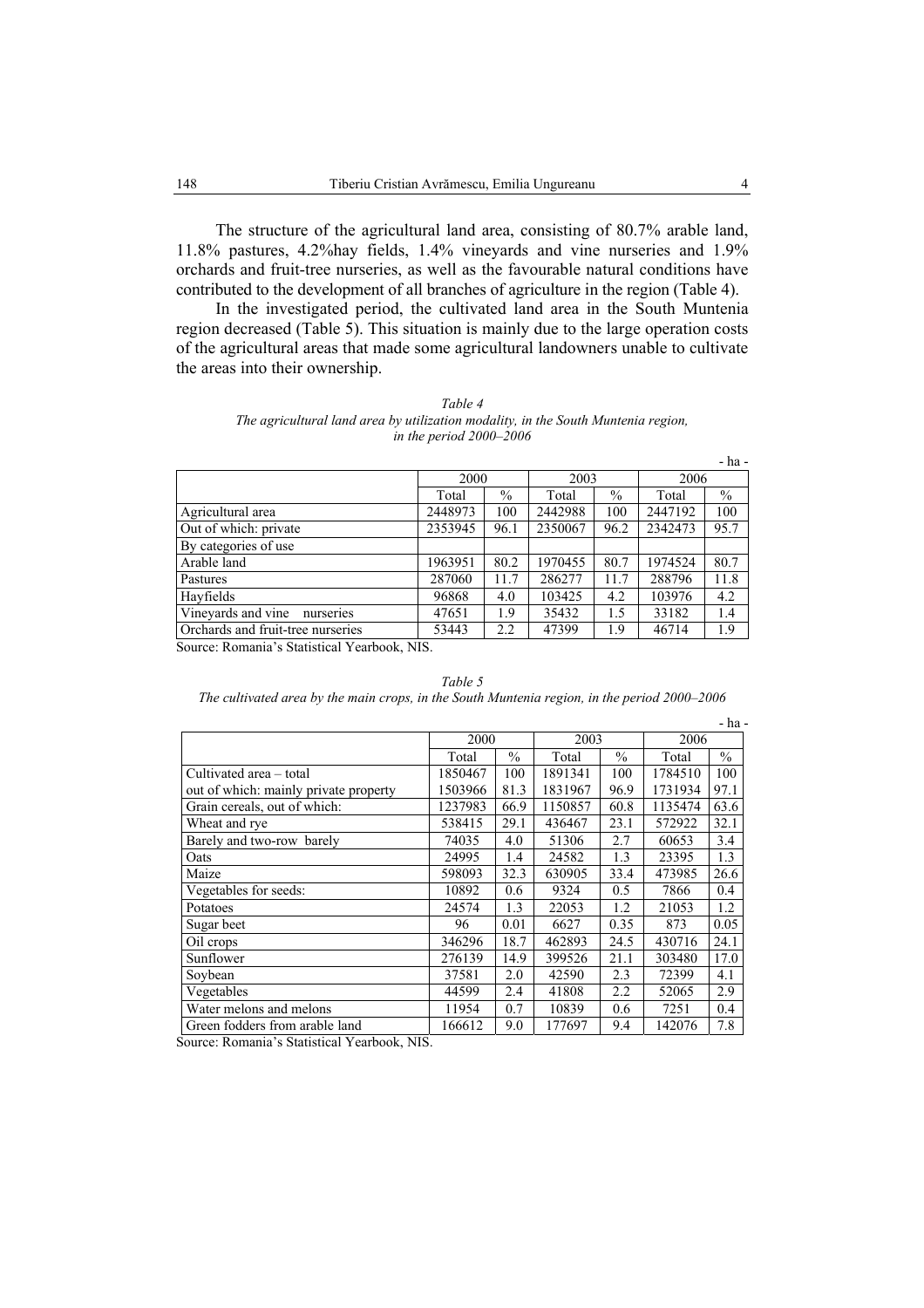Cereals represent the main crop of the South Muntenia region, that is about 63.6% of the cultivated land area in 2006; the wheat (with over 572 thousand ha cultivated area) and the maize (with about 474 thousand hectares) are the most cultivated cereals in the region. In the last period, the land area under wheat increased and the land area under maize diminished.

The oil crops represent another important crop of the region, that is 24.1% of the cultivated surface of the region. Sunflower is cultivated on more than 300 thousand hectares, while soybean is cultivated on almost 74 hectares. The area under oil crops has slightly increased as compared to the year 2000, but has significantly decreased as compared to the year 2003. There is a similar evolution in the case of the sunflower crop. However, the areas cultivated with soybean almost doubled in the period 2000–2006.

Potatoes, vegetables and vegetables for seeds are other important crops in the South-Muntenia region.

The agricultural production, in terms of comparable prices, increased by 31.6% in the period 2000–2006, an increase that is differentiated by sub sectors (table 6). Thus, in the above-mentioned period, the real increase was of 35.9% for the crop production and only of 23.6%, in the case of animal production. In terms of structure, in 2006, the crop production accounted for 59.7% out of the total, whereas the livestock production represented 39.6%. The agricultural services have a non-significant share of only 0.7%, which is a clue for the low development level of agriculture in South Muntenia region.

|                                       |         |         |         | - thousand lei comparable prices- |
|---------------------------------------|---------|---------|---------|-----------------------------------|
|                                       |         |         |         | Dynamics                          |
|                                       | 2000    | 2003    | 2006    | 2006/2000                         |
| Total:                                | 6450113 | 8355867 | 8485410 | 31.6                              |
| Out of which: mainly private property | 6010306 | 8112700 | 8176809 |                                   |
| Crop production                       | 3728615 | 5130382 | 5066753 | 35.9                              |
| Livestock production                  | 2721499 | 3092670 | 3362907 | 23.6                              |
| Agricultural services                 |         | 132815  | 55750   |                                   |

*Table 6 Production of the sector Agriculture, in South Muntenia region, in the period 2000–2006* 

Source: Romania's Statistical Yearbook, NIS.

The main crops of the South Muntenia region are: cereals (about 3.5 million tons in 2006), maize (1.7 million tons) and wheat (1.5 million tons). These have the most significant values. The oil crops (sunflower and soybean) hold the second place, both as regards the cultivated area and the production obtained (sunflower: over 460 thousand tons, soybean: over 150 thousand tons in 2006).

For most crops, the production increased in South Muntenia region in 2006 as compared to 2000. The data in the Table 7 show a significant decrease for most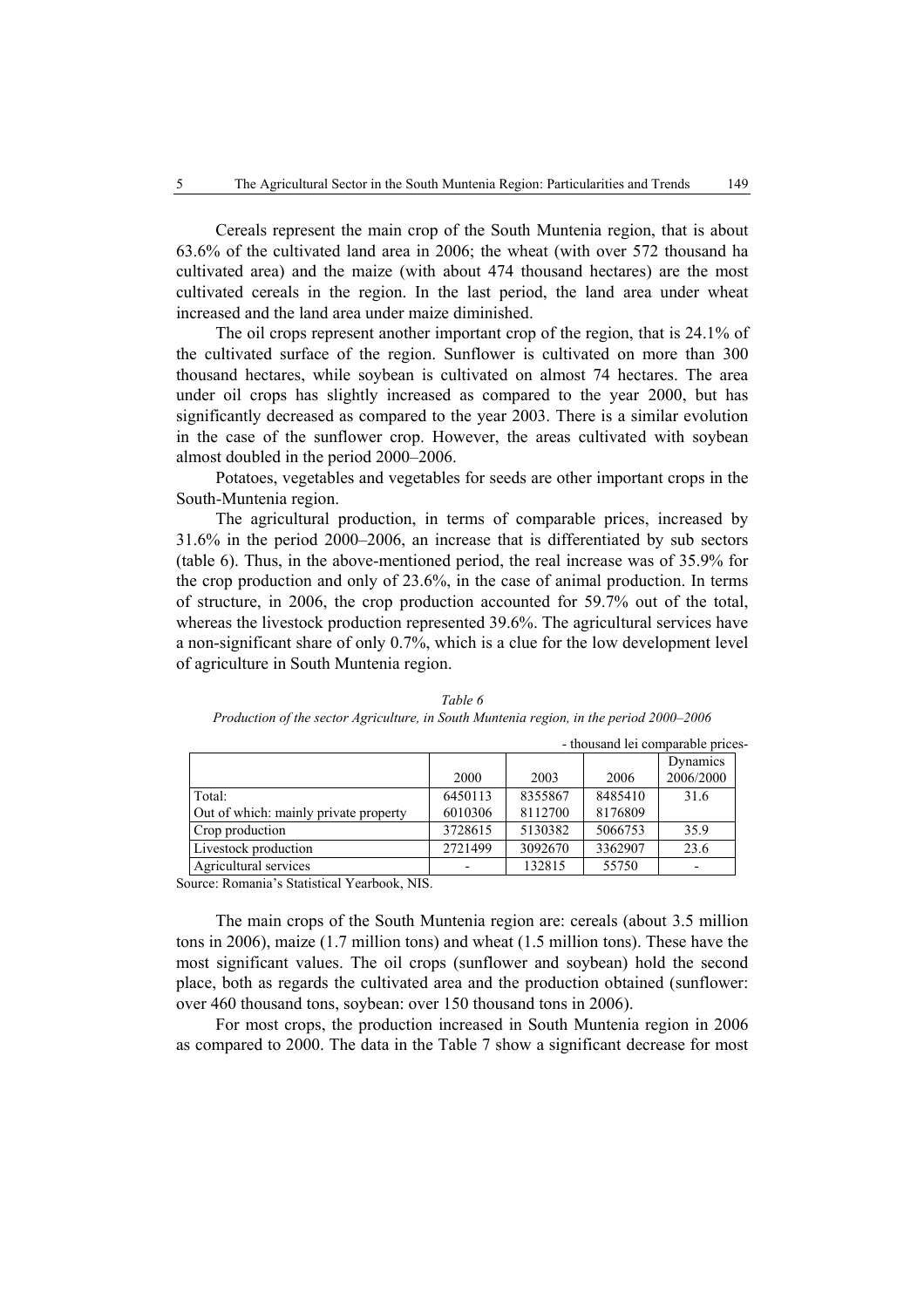of the crops in 2003. It should be mentioned that 2003 was a year when the unfavourable weather conditions were the cause of extremely low yields. In the period 2000–2006, significant increases were noticed in the case of cereals (by over 1.7 million tons), especially in the case of maize production (1.1 million tons). Other crops that experienced significant production increase in the abovementioned period were the oil crops. After a strong decline in the early transition period, soybean and mainly sunflower experienced an increasing trend after 2000, due to the increase of world prices and to the processing industry development. However, as seen in the table below, the oil crops feature high instability both in South Muntenia and at national level.

|                              |         |         | - tons - |
|------------------------------|---------|---------|----------|
|                              | 2000    | 2003    | 2006     |
| Grain cereals, out of which: | 2318090 | 2051240 | 3489253  |
| Wheat and rye                | 1416238 | 315015  | 1558357  |
| Barely and two-row barely    | 217532  | 59055   | 142465   |
| Oats                         | 19433   | 28449   | 44255    |
| Maize                        | 660727  | 1643240 | 1730560  |
| Leguminous crops for beans   | 6939    | 11761   | 17239    |
| Potatoes                     | 204925  | 271867  | 297843   |
| Sugar beet                   | 677     | 37690   | 15446    |
| Sunflower                    | 202533  | 466433  | 461516   |
| Soybean                      | 21456   | 74473   | 127233   |
| Vegetables                   | 437430  | 621914  | 804621   |
| Water melons and melons      | 111787  | 159721  | 133874   |

| Table 7                                                                          |
|----------------------------------------------------------------------------------|
| The agricultural production in the case of main crops, in South Muntenia region, |
| in the period $2000-2006$                                                        |

Source: Romania's Statistical Yearbook, NIS.

The production of vegetables significantly increased in the period 2000-2006 in South Muntenia region, with a value over 800 thousand tons in 2006. Despite the fluctuations caused by the weather factors, there was an increasing general trend both in terms of the cultivated area and of the production of vegetables.

In the last years, performance in agriculture seems to be increasingly unstable. This can be illustrated by means of the average production per hectare in the case of the main crops (Table 8). The frequency of natural disasters (drought, floods) can lead to a significant decrease of the productivity in agriculture as well as to lower average yields. The dependence of Romanian agriculture on the environment conditions can lead to a significant productivity decline in agriculture in the years with floods or drought. In the South Muntenia region, in 2003, the average yields per hectare were severely down as compared to the previous years, which enables us to conclude that the risk management infrastructure in the region is not as it should be.

- tons -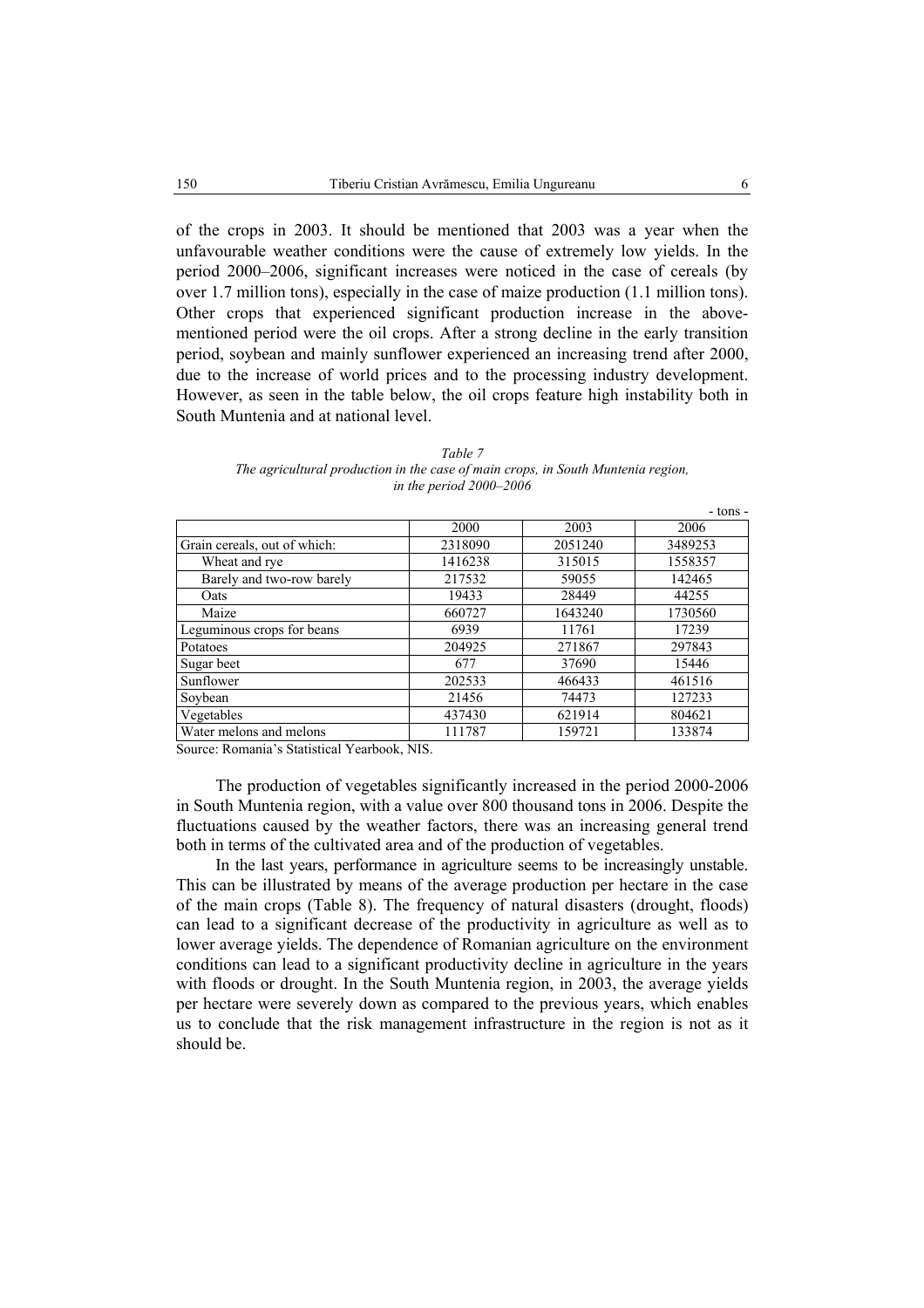*Table 8* 

| The average yields per hectare, in the case of the main crops, in South–Muntenia region, |
|------------------------------------------------------------------------------------------|
| in the period $2000-2006$                                                                |
| - kg/ha -                                                                                |

|                           | 2000  | 2003  | 2006  |
|---------------------------|-------|-------|-------|
| Wheat                     | 2630  | 722   | 2720  |
| Barely and two-row barely | 2938  | 1151  | 2349  |
| Oats                      | 777   | 1157  | 1892  |
| Maize                     | 1104  | 2605  | 3649  |
| Peas                      | 990   | 1353  | 2131  |
| Beans                     | 313   | 799   | 752   |
| Potatoes                  | 8334  | 12323 | 13913 |
| Sugar beet                | 7052  | 5687  | 17693 |
| Sunflower                 | 733   | 1167  | 1521  |
| Soybean                   | 571   | 1749  | 1757  |
| Tomatoes                  | 10983 | 14235 | 14904 |
| Onions                    | 6134  | 9285  | 11754 |
| Cabbages                  | 13807 | 18922 | 24964 |
| Water melons and melons   | 9348  | 14557 | 18463 |

Source: Romania's Statistical Yearbook, NIS.

The average yields obtained in the case of agricultural crops are very small in South Muntenia region, not necessarily compared to the national level (for most of the crops in South Muntenia the yields per hectare are comparable to the average national level), but compared to the average yields in the other European countries. The agricultural property fragmentation, the unfavourable weather conditions, the poor quality of agricultural services and the deterioration of the technologies are the main causes of this situation.

As regards the vineyards, under the background of the cultivated area decrease and of the low profit of the vine varieties, the grape production significantly decreased in the South Muntenia region in the period 2000–2006, from about 185 million tons to 120 million tons (Table 9). The fruit production also followed a decreasing trend, from 293 million tons in 2000 to about 281 thousand tons in 2006. South Muntenia has a significant potential as regards the fruit sector (it is worth mentioning the level of the fruit production in 2003: almost 458 thousand tons, i.e. almost double compared to 2006); yet, unfortunately, many fruit farmers have to face the lack of financial means to rejuvenate the fruit trees plantations and to buy fertilizers, pesticides, the lack of equipment, the lack of irrigation systems, of proper storage capacities and last but no least, the lack of outlets for selling their products. These factors influence both the quantity and the quality of the domestic fruit production.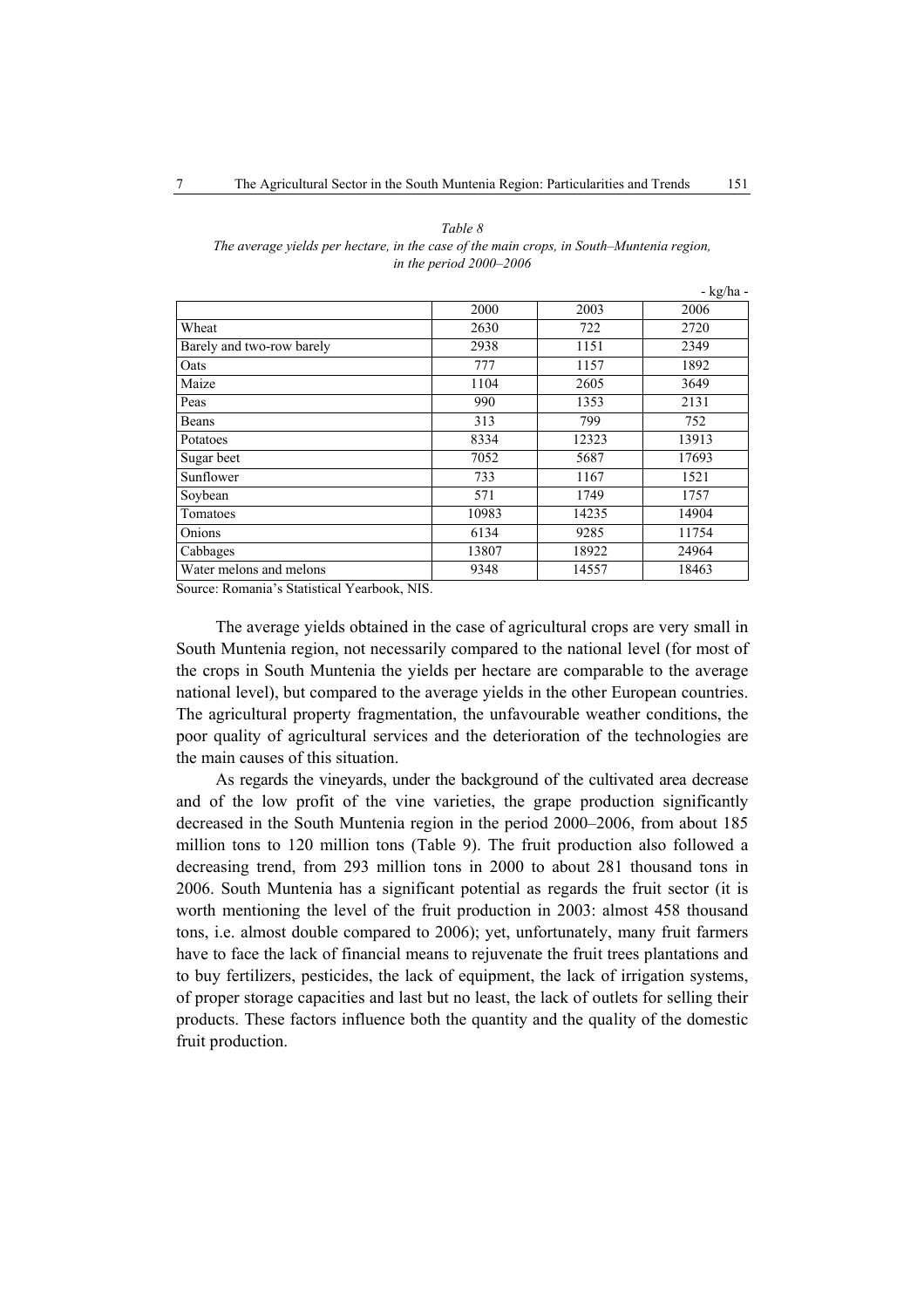|                                 |        |        | - tons - |
|---------------------------------|--------|--------|----------|
|                                 | 2000   | 2003   | 2006     |
| Grapes                          | 185650 | 128828 | 120653   |
| Fruit:                          | 293188 | 457958 | 281363   |
| Plums                           | 144159 | 228646 | 131999   |
| Apples                          | 99605  | 162438 | 100775   |
| Pears                           | 15510  | 24583  | 14404    |
| Peaches                         | 1382   | 1278   | 1773     |
| Cherries and morellos           | 8122   | 9760   | 9002     |
| Apricots and ungrafted apricots | 8621   | 10593  | 9244     |
| <b>Nuts</b>                     | 4005   | 7946   | 6066     |
| <b>Strawberries</b>             | 2105   | 1991   | 4155     |
| Other fruits                    | 9679   | 10723  | 3945     |

*Table 9 The fruit and grapes production in South Muntenia region, in the period 2000–2006* 

Source: Romania's Statistical Yearbook, NIS.

The number of animals decreased a lot in the transition period, both at national and regional level (Table 10). However, as one can notice in the table below, in the period 2000–2006, the number of animals was rather stable in the South Muntenia region. One could even notice signs of development of this sector, even if there were certain yearly fluctuations. The number of pigs significantly increased in the above-mentioned period (53.3%), an increase being also noticed in the case of the number of family bees (37%), goats (38.6%) and poultry (25.3%). The number of sheep decreased (10.7%) as well as the number of horses (9.3%), while the number of bovines practically remained unchanged. The South Muntenia region has an important potential as regards the livestock sector; yet this sector is vulnerable to animal diseases, as a large part of the animals are raised on individual holdings and the risks of disease propagation in the case of animals being significant.

|                 |          |          | - number- |
|-----------------|----------|----------|-----------|
|                 | 2000     | 2003     | 2006      |
| <b>Bovines</b>  | 436266   | 421836   | 437432    |
| Pigs            | 791556   | 799148   | 1213068   |
| Sheep           | 848845   | 742591   | 757941    |
| Goats           | 95321    | 116013   | 132164    |
| Horses          | 138951   | 140796   | 125977    |
| Poultry         | 15080459 | 17553906 | 18894448  |
| Bees (families) | 103370   | 134262   | 141623    |

*Table 10 The number of animals in South Muntenia region, in the period 2000–2006*

Source: Romania's Statistical Yearbook, NIS.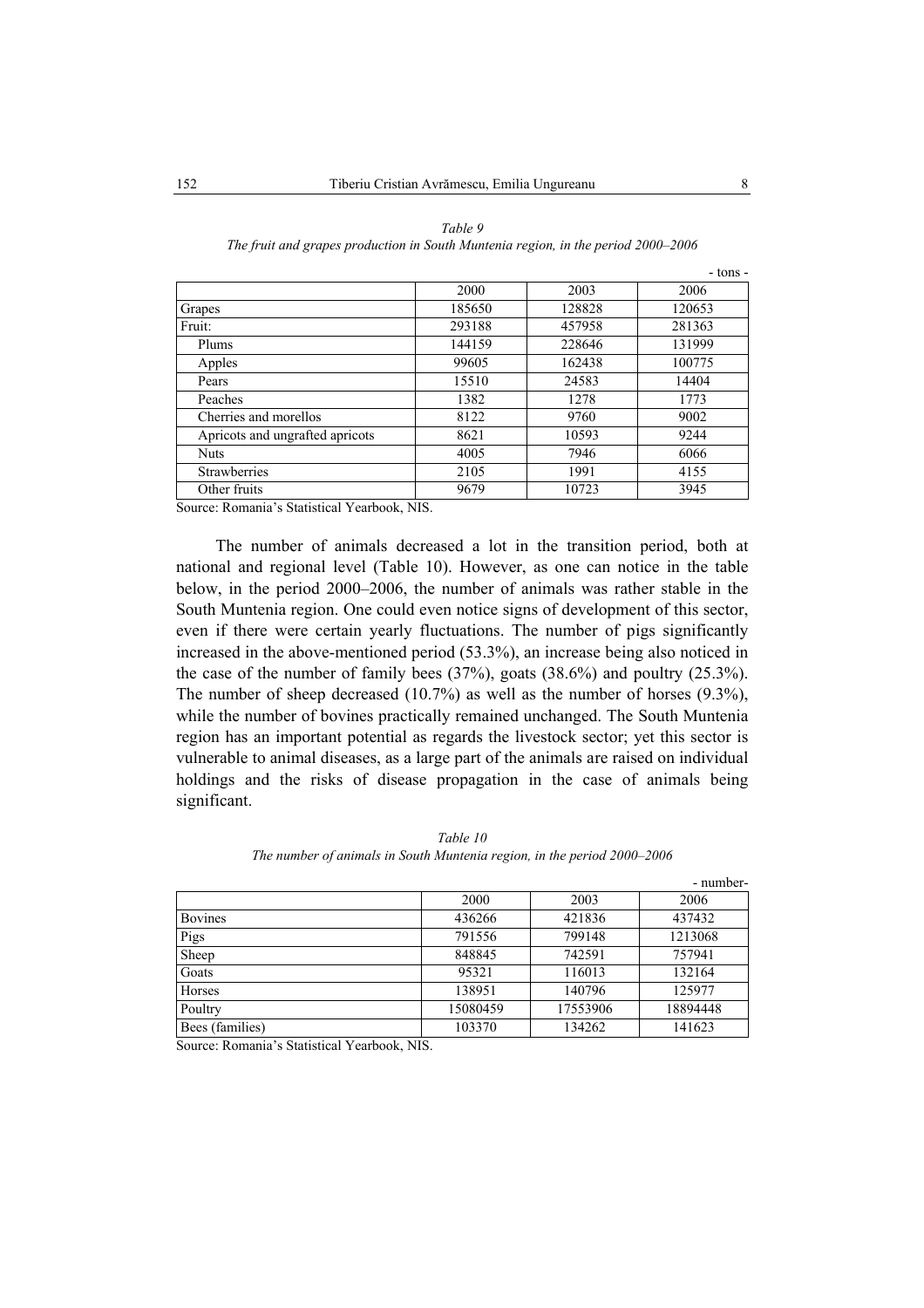The livestock production tends to increase, but the small farm size limits this growth potential. In the period 2000–2006, the total meat production increased by 9.1% with differences by species: increase in the case of poultry and beef and decrease in the case of pork and mutton. The South Muntenia region is the most important meat producer of the country (Table 11).

|                                       | 2000   | 2003   | 2006   |
|---------------------------------------|--------|--------|--------|
| $Mean - total (tons)$                 | 257419 | 307190 | 280747 |
| <b>Beef</b>                           | 58691  | 62647  | 60409  |
| Pork                                  | 121734 | 119067 | 116611 |
| Mutton                                | 15250  | 15052  | 11537  |
| Poultry                               | 61448  | 110149 | 92237  |
| $Milk - total$ (thousand hectoliters) | 8518   | 9018   | 10342  |
| Out of which: cow and buffalo cow     | 8130   | 8593   | 9551   |
| milk                                  |        |        |        |
| Wool (tons)                           | 2235   | 1911   | 2059   |
| Eggs (million)                        | 1002   | 1155   | 1357   |
| Honey (tone)                          | 1757   | 2915   | 2782   |

*Table 11 The animal production in the South Muntenia region, in the period 2000–2006* 

Source: Romania's Statistical Yearbook, NIS.

The decline of pork production when the number of pigs increased is caused by the fact that most pigs are found on private farms where the feeding and the livestock raising techniques are deficient and the genetic material is of low quality, in most cases. Apart from this, the pork processing sector is confronted with high costs.

The total milk production increased by 21.4% in South Muntenia in the period 2000–2006. The improvement of feeding techniques on the farms and the introduction of advanced breeding techniques have all contributed to this favourable evolution. Although under way of improvement, the milk hygiene and milk collection are significant constraints in the milk processing industry. As the livestock raising techniques are improving, the average yields will also increase.

The technical endowment level of agriculture in the South Muntenia region is insufficient, not adapted to the production conditions which vary a lot (in accordance to the soil type, crop type, weather, etc.) and unable to provide mechanization works in the optimum periods established by the cropping technologies. The physical capital is still characterized by a high wear-and-tear and obsolescence level. However, one can notice that in the period 2000–2006, the number of tractors and agricultural machinery improved as a result of the SAPARD program (Table 12).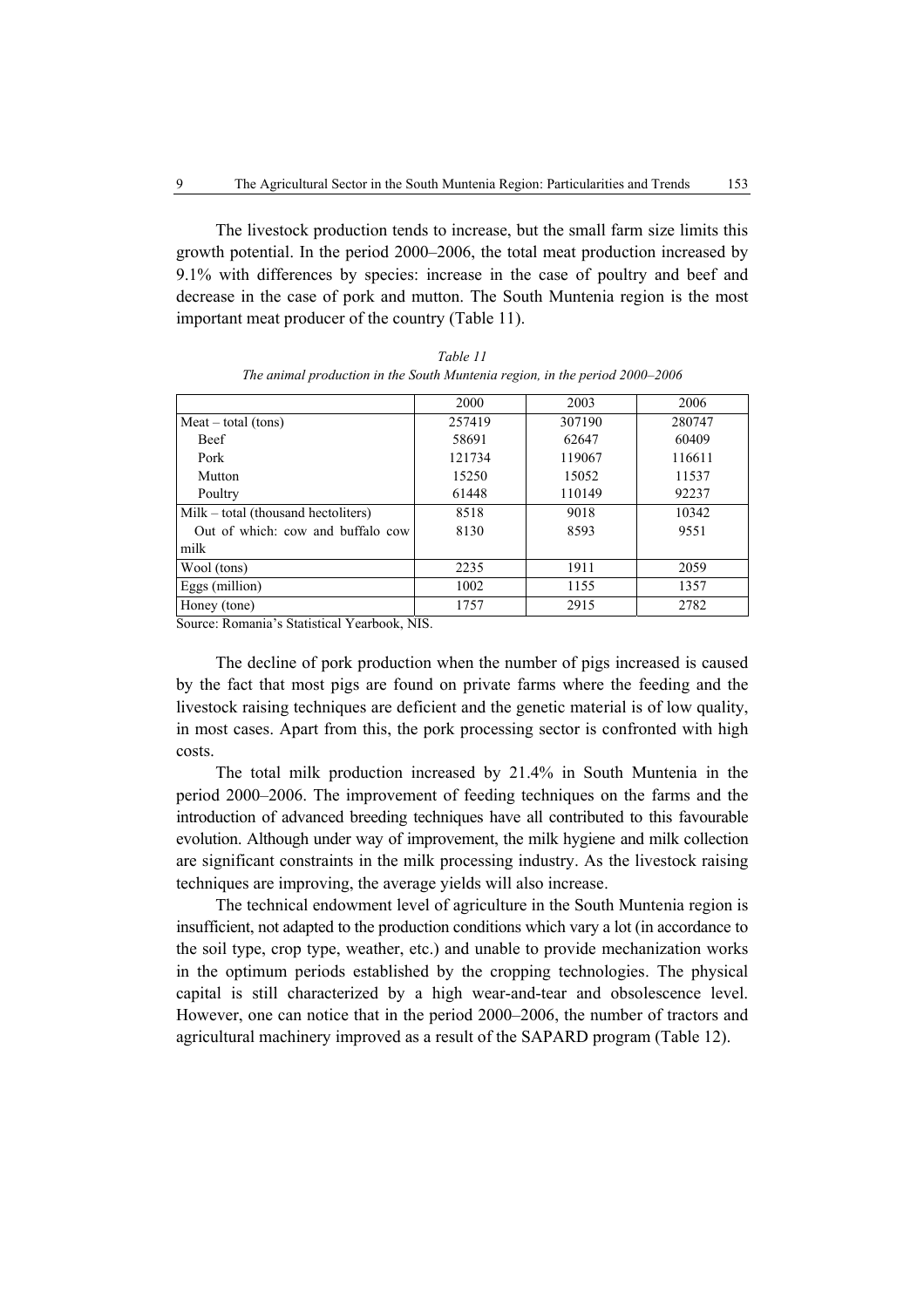#### *Table 12*

### *The number of tractors and agricultural machinery in agriculture, in the South Muntenia region, in the period 2000–2006*

|                                                 |       |       | - pieces - |
|-------------------------------------------------|-------|-------|------------|
|                                                 | 2000  | 2003  | 2006       |
| Physical agricultural tractors                  | 28585 | 28355 | 32020      |
| Tractor-drawn ploughs                           | 22068 | 22186 | 25243      |
| Mechanical cultivators                          | 5025  | 5016  | 5248       |
| Mechanical seeders                              | 11741 | 12619 | 14004      |
| Mechanical sprayers and dusters                 | 2800  | 2650  | 2036       |
| Self-propelled combines for cereal harvesting   | 5172  | 4438  | 4774       |
| Self-propelled combines for fodder harvesting   | 290   | 106   | 144        |
| Self-propelled windrowers for fodder harvesting | 369   | 259   | 242        |
| Straw and hay packing presses                   | 1587  | 785   | 939        |

Source: Romania's Statistical Yearbook, NIS.

As a result of the investments made with the financial support received in the pre-accession period, the agricultural commercial companies in the South Muntenia region managed to adjust only to a small extent to the present market needs. Thus, the competitiveness improvement of the agricultural holdings is needed, mainly in the case of the semi-subsistence holdings, by investments in the fixed capital and by introducing new and competitive technologies that will turn a large number of such farms into viable agricultural holdings.

*Table 13 The quantity of chemical and natural fertilizers used in agriculture, in the South Muntenia region, in the period 2000–2006*

|                      |         |         | - tons 100% active substance- |
|----------------------|---------|---------|-------------------------------|
|                      | 2000    | 2003    | 2006                          |
| Chemical fertilizers | 77778   | 70902   | 72147                         |
| N fertilizers        | 57598   | 52541   | 54836                         |
| P fertilizers        | 18558   | 17120   | 15301                         |
| K fertilizers        | 1622    | 1241    | 2010                          |
| Organic fertilizers  | 1311696 | 1341928 | 943256                        |

Source: TEMPO – ON LINE data base, NIS.

At the level of South Muntenia region, the existing irrigation infrastructure and the access to it must be improved so as to fight against the risks determined by the climate changes. It can be noticed that the effectively irrigated area in the South Muntenia region dramatically decreased in the period 2000–2006. Both the increase in the energy price and the poor irrigation infrastructure efficiency make the irrigation activity a very expensive one.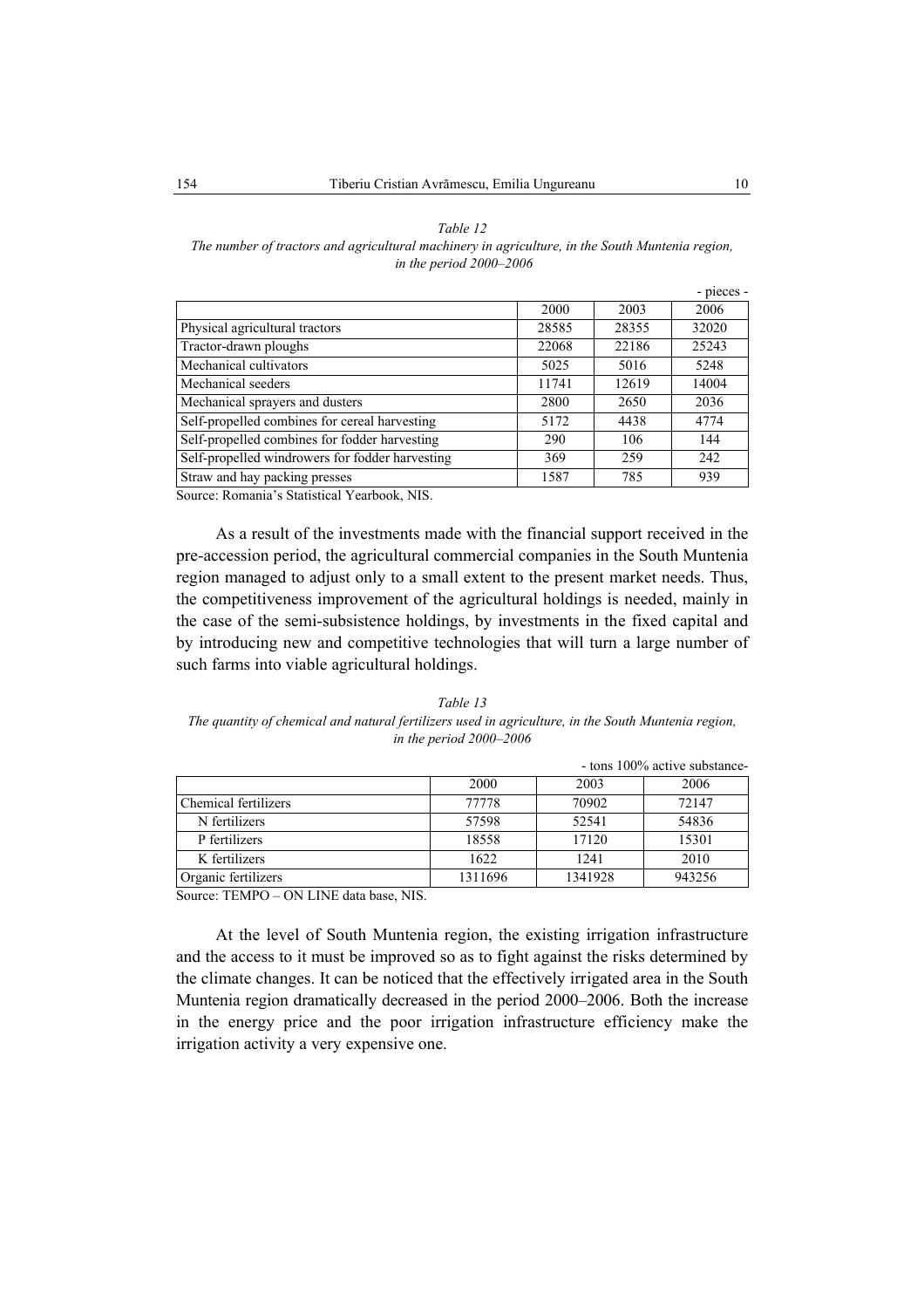| Table 14                                                                 |
|--------------------------------------------------------------------------|
| The irrigated area in the South Muntenia region, in the period 2000–2006 |

- thousand ha -

|                             | 2000  | 2003   | 2006  |
|-----------------------------|-------|--------|-------|
| Irrigated agricultural area | 58452 | 167326 | 12455 |
| Out of which: arable area   | 58452 | 167196 | 12455 |

Source: Romania's Statistical Yearbook, NIS.

The distribution of agricultural holdings has a strong dual character. In 2005, out of the total of 847564 holdings in the South Muntenia region, 844424 were individual agricultural holdings, which used an agricultural area of 1232070 hectares, and 3140 were legal entity units, which utilized an area of 1093690 hectares. The average agricultural area per agricultural holding that uses agricultural land from the South Muntenia region is of 2.74 hectares. This fact places it much under the average of a European farm. This low average hides the disparity existing in the case of the agricultural holdings in terms of size.

It is obvious that agriculture is an important sector of the South Muntenia region. The regional economy development and the revitalization of the rural economy largely depend on the evolution of this sector. However, in the South Muntenia region, the agricultural sector is facing some problems. Mention can be made of the following ones:

- the low level of productivity obtained in agriculture; apart from this, the performance obtained in agriculture is increasingly unstable;
- high operation costs of the agricultural areas, many agricultural land owners choosing not to cultivate the lands they own;
- the non-significant share of agricultural services in the case of the agricultural production (only 0.7% in 2006);
- the risk management infrastructure completely inadequate; the irrigation infrastructure and the access to it need great improvements in order to fight against the risks caused by the modification of the climate conditions;
- although the South Muntenia region has an important potential as regards the animal breeding sector due to its relief, the high number of animals on individual holdings makes this sector vulnerable to animal diseases, with a high risk of disease spreading;
- the fragmentation of agricultural properties lowers the competitiveness in the agricultural sector.

These are only a few of the problems that the agricultural sector is facing in the South Muntenia region, which have to be taken into consideration by the national and local decision-making factors when programming the agricultural